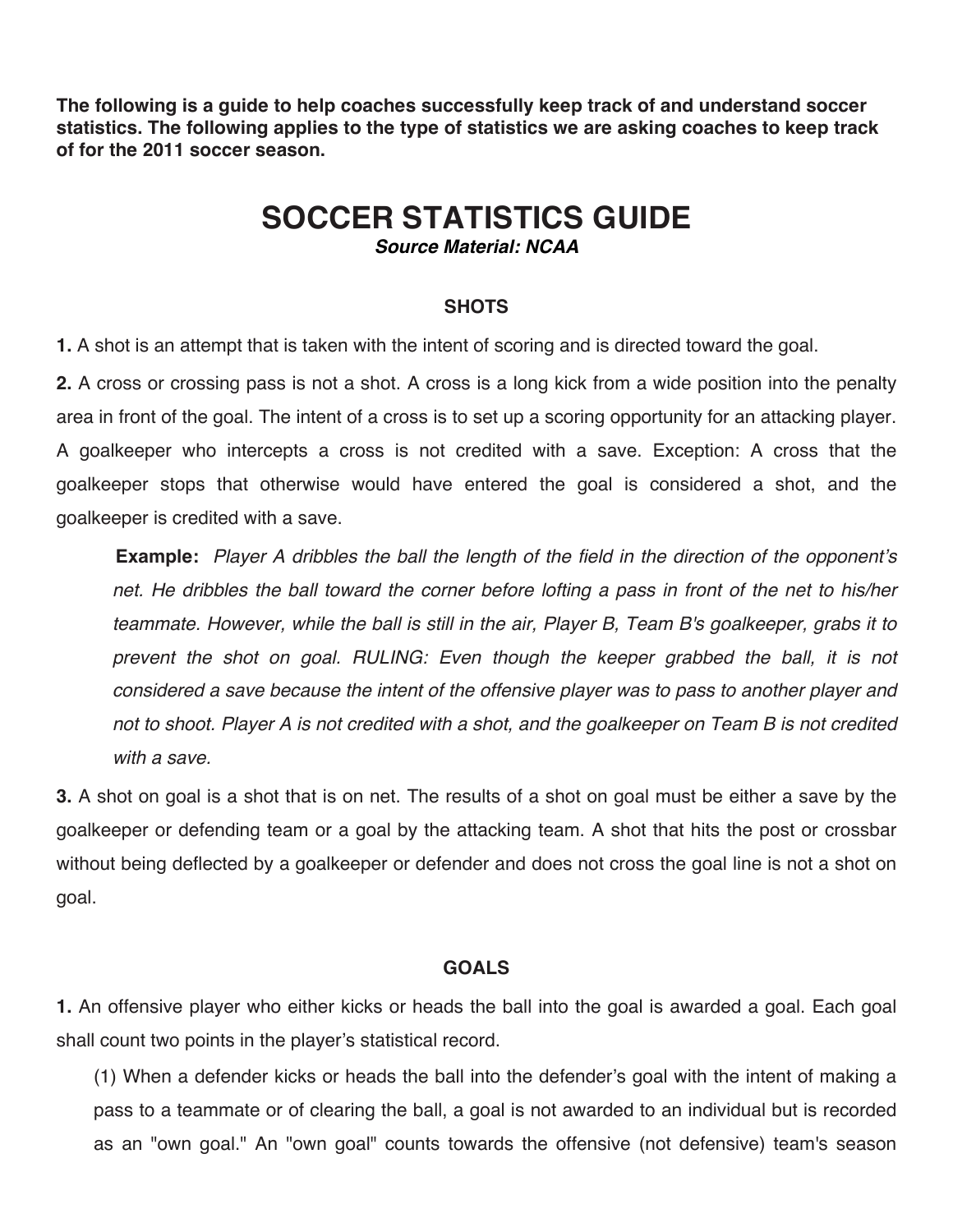total.

**Example:** *Player B1 is being pressured by Player A1 in the defensive half of the field. He tries to pass the ball back to Player B2, team B's goalkeeper, but the pass is wide of B2 and before he can catch up with it, the ball goes into the net. RULING: Credit Team A with an "own goal," which goes towards its team total and also counts against Player B2*'*s goals-against average.*

Although an "own goal" is scored by the defensive team, the goal still counts against the team's goalkeeper as a goal allowed.

An offensive player whose shot is deflected into the goal by the goalkeeper or a defender receives credit for the goal, provided the momentum of the shot carried the ball into the goal.

An offensive player whose pass is deflected into the goal by a defender or whose pass is mishandled by the goalkeeper and allowed to cross into the goal shall receive credit for a shot and a goal, provided the defender never gained full control of the ball. This applies equally to corner kicks and throw-ins.

**Example:** *Player A1 fires a shot from 20 yards that appears to be going wide of the net. It hits Player B1 five yards in front of the net, redirecting it past Player B2, Team B's keeper, and into the net. RULING: Although Player A1*'*s shot was initially going wide, the momentum of his shot is what carried it into the net, so he is credited with the goal.*

**Example:** *Player A1 attempts a throw-in from the sideline. Team B*'*s goalkeeper, Player B1, mishandles the ball while attempting to make the stop, and the ball rolls in to Team B*'*s goal without being touched by another player. RULING: Credit Player A1 with the goal since no other Team A player touched the ball, the momentum of the throw carried the ball into the net and Player B1 never gained full control of the ball.*

If an attacking player shoots and the ball is deflected unintentionally by a teammate, and goes into the net, credit the initial attacking player with the goal.

**Example:** *Player A1 shoots and the ball strikes teammate A2 in the back, and goes untouched into the goal. Credit A1 with the goal, provided that teammate A2 clearly was not attempting to make a play on the ball.*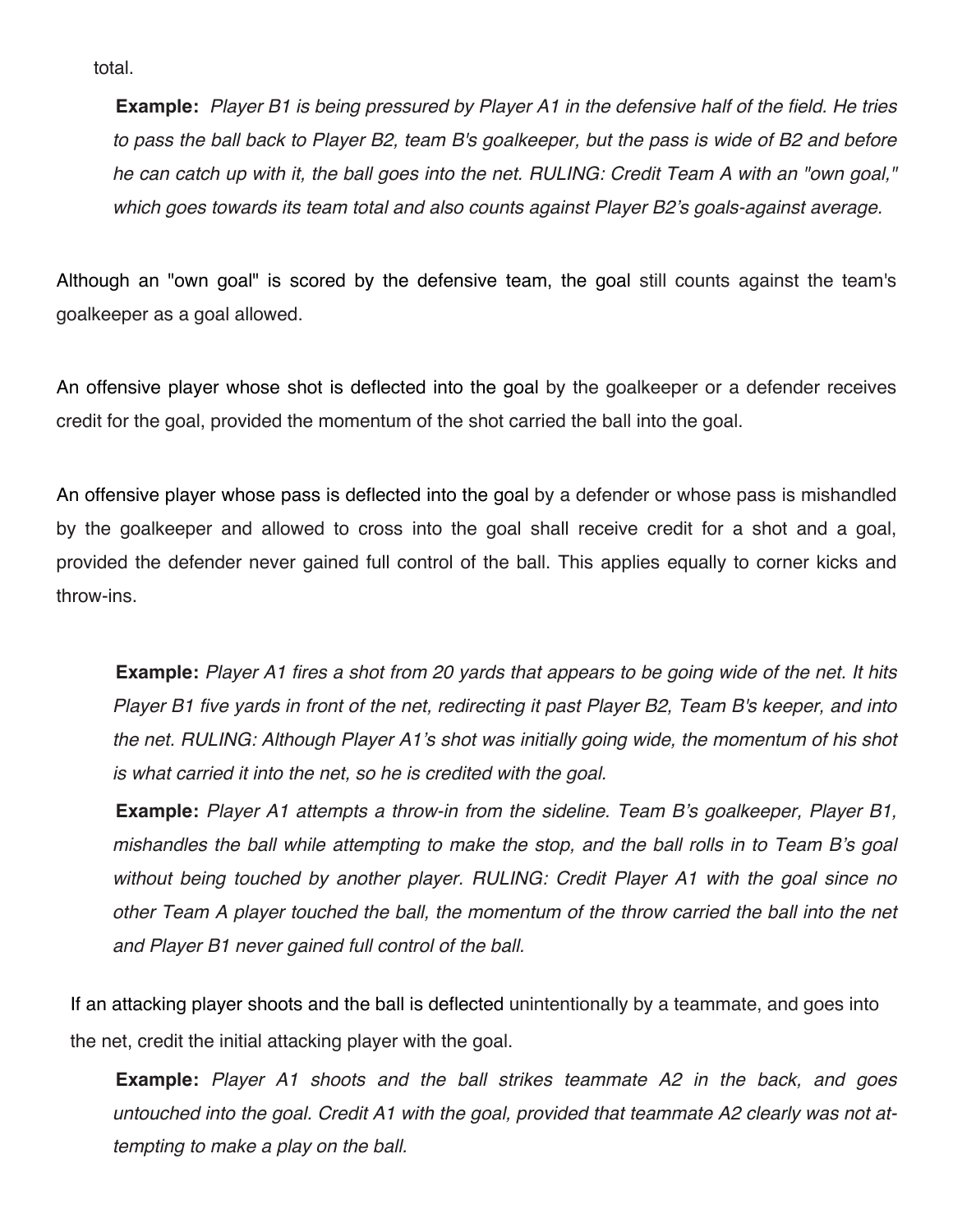#### **ASSISTS**

**1.** An assist is awarded for a pass leading directly to a goal. Not more than two assists may be credited on any one play. Each assist shall count one point in the player's statistical record.

(1) If a scoring play consists of two consecutive passes without a defender gaining control of the ball , two assists may be awarded, provided the second player does not have to elude a defender to make the final pass. Both passes must have a direct influence on the outcome of goal scored. If the second player needs to elude a defender before passing to the goal-scorer, credit only that assist.

**Example:** *Player A1 passes the ball to Player A2, who dribbles past Player B1. Player A2*'*s forward movement is being contested by Player B1 before Player A2 passes the ball to Player A3, who heads the ball into the net. RULING: Only Player A2 is awarded an assist. Since Player A2 had to free himself from the defender to get the ball to Player A3, only one assist is given even though the defender never touched the ball.*

**Example:** *Player A1 sends a corner kick into the goal area that is headed by Player A2 straight to Player A3, who scores. RULING: Credit assists to Player A1 and Player A2. Both touches, by Player A1 and Player A2, led directly to the goal.*

(2) No assist is awarded when a player gains control from the defensive team and scores.

(3) No assist is awarded on a penalty-kick goal.

**Example.** *Player A1 receives a pass from Player A2 and then is tripped in the penalty box, and Team A is awarded a penalty kick. Player A1 converts the penalty kick. RULING: Credit Player A1 with a goal, but do not credit Player A2 with an assist. No assist can be given on a penalty kick.*

(4) No assist is awarded on an "own goal."

(5) A corner kick, throw-in or free kick leading to a goal each counts as a pass in awarding assists.

(6) A player cannot receive credit for an assist on a goal that the player also scores.

(7) A player is not credited with an assist if that player's possession is terminated by an opposing defender's tackle.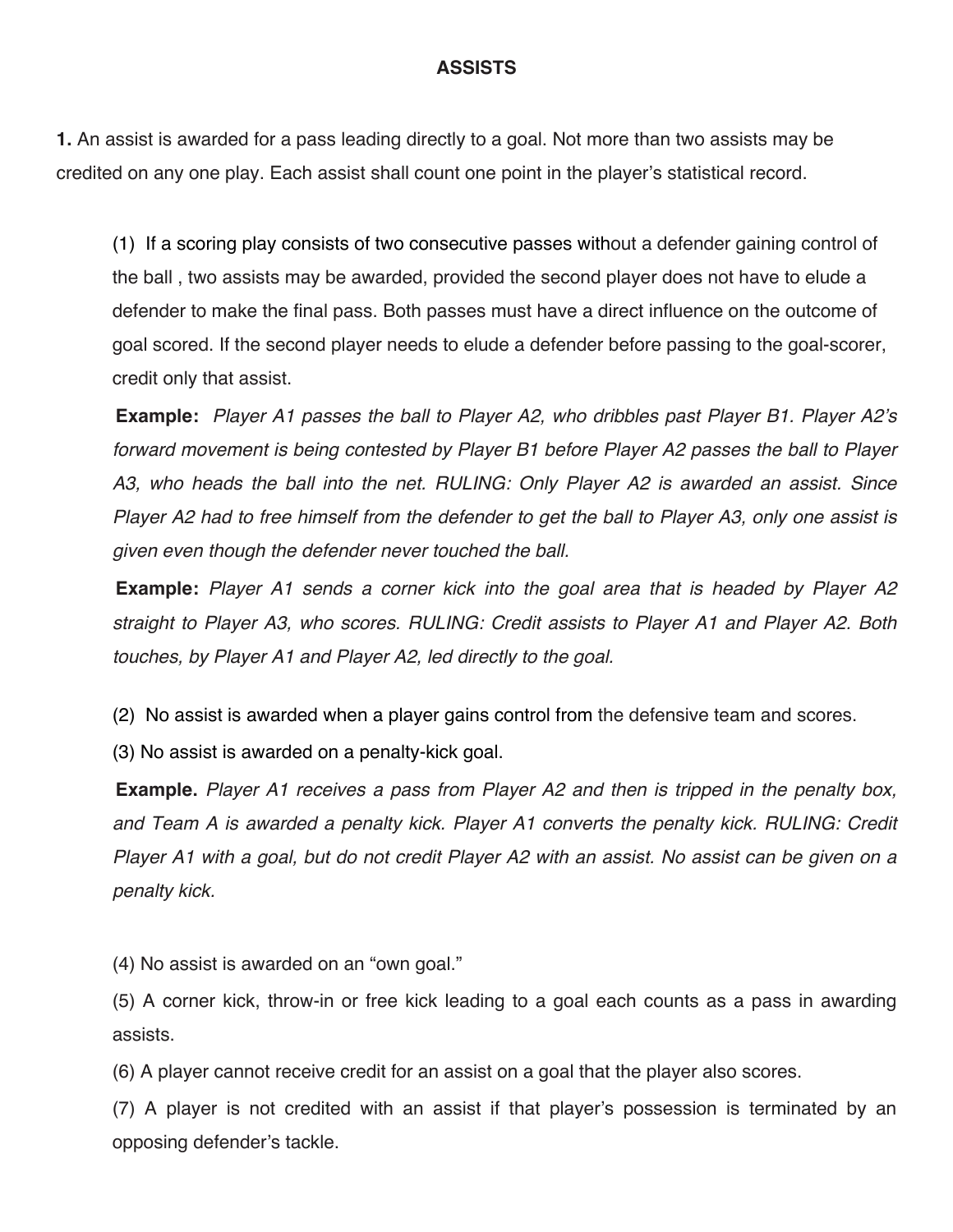**Example:** *Player A1 dribbles down the middle. Player B1 slide tackle knocks the ball toward Player A2, who then scores. RULING: No assist is given. It was not Player A1*'*s intent to pass the ball, nor to score. Rather, the ball was simply knocked away by the defender.*

(8) If an attacking player's shot hits a post or crossbar and bounces back into the field of play and, before a defender can touch the ball, another attacker shoots the ball into the goal, credit the player whose shot hit the post or crossbar with an assist.

(9) If an attacking player shoots and the goalkeeper or defender blocks the shot but cannot control the ball, and a second attacking player immediately knocks the rebound in for a goal, credit the player who took the first shot with an assist.

**Example:** *Player A1 passes the ball to Player A2, who dribbles into the corner and crosses the ball to Player A3, who heads the ball toward the net. The ball bounces off Player B1, team B*'*s keeper, to Player A1, who puts it into the net. RULING: Credit only Player A3 with the assist. Once a shot deflects off the keeper (or defender), the pass by Player A2 to Player A3 no longer has a direct impact on the goal being scored.*

(10) If an attacking player shoots and the goalkeeper or defender blocks the shot but cannot control the ball, and the same attacking player immediately knocks the rebound in for a goal, no assist is credited.

**Example:** *Player A1 crosses the ball to Player A2, who heads the ball toward the net. The ball bounces off Player B1, team B*'*s keeper, back to Player A1, who puts it into the net. RULING: No assist is credited. As in the previous example, once a shot deflects off the keeper (or defender), the pass by Player A1 to Player A2 no longer has a direct impact on the goal being scored.* 

#### **GOALKEEPING**

**1.** A save is awarded to a goalkeeper only if a shot otherwise would have gone into the goal. A goalkeeper can be credited with a save without catching the ball. If the goalkeeper blocks the ball or punches it wide or over the goal, that goalkeeper can be credited with a save, provided the ball would have otherwise gone into the goal. To receive a save, the play must be a shot on goal. A goalkeeper cannot receive credit for a save on a cross. Exception: A cross that the goalkeeper stops that otherwise would have entered the goal is considered a shot, and the goalkeeper is credited with a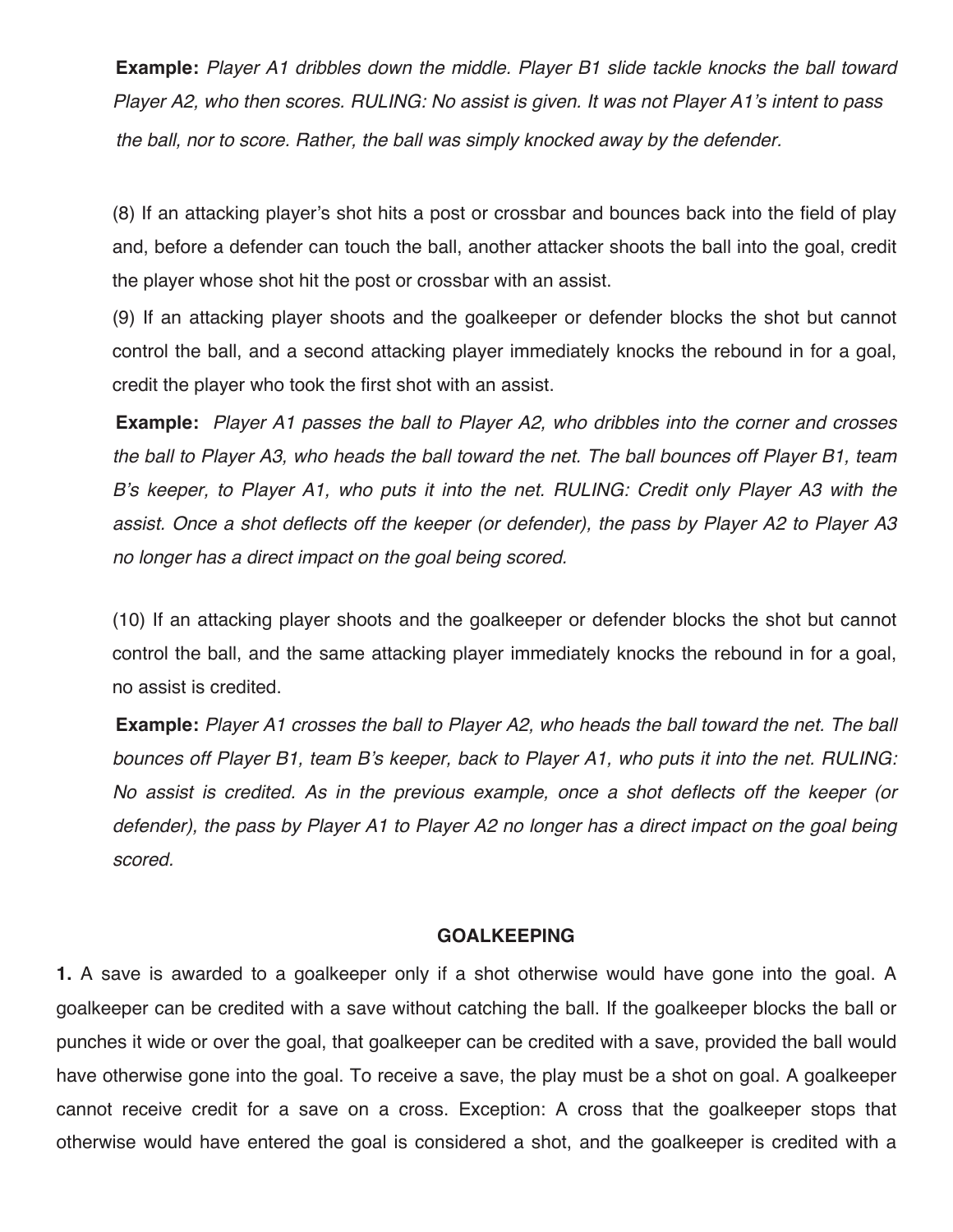save.

**2.** A goalkeeper receives credit for a shutout only by playing the entire contest. If two or more goalkeepers participate in a game in which no goals are allowed, credit the team with a shutout but do not award any goalkeeper an individual or shared shutout. A goalkeeper must be solely responsible for holding the opposition scoreless to be credited with a shutout.

**3.** If a contest ends in a scoreless tie, credit both teams with a shutout.

**4.** A goalkeeper's goals-against average is calculated by multiplying the number of goals allowed by 80, divided by the actual number of minutes played by the keeper. A team's goals-against average is figured by multiplying the number of goals allowed by the team by 80, divided by the actual number of minutes played.

#### *GAA=(Goals allowed x 80) ÷ minutes played*

**5.** If a player other than the team's goalkeeper saves a ball from going into the net, credit that team with a team save. The save is credited to the team's total for the game but not to the individual goalkeeper.

**6.** If a field player must play a game as goalkeeper due to excessive team injuries, etc., that player shall not be credited with a game played regarding per-game averages for points, goals and assists. This applies only if the field player plays the entire game in goal and does not register a goal or assist.

#### **OVERTIME, TIEBREAKER PROCEDURE**

**1.** All statistics that occur during overtime count toward team and individual totals. However, if the game reaches the point where a tiebreaker procedure of taking kicks from the penalty-kick line or spot occurs, no statistics — goals or saves — count toward team or individual totals.

#### **GAME-WINNING GOALS**

**Article 1.** A game-winning goal is credited to the player scoring the goal that is one more than the opposing team's final total.